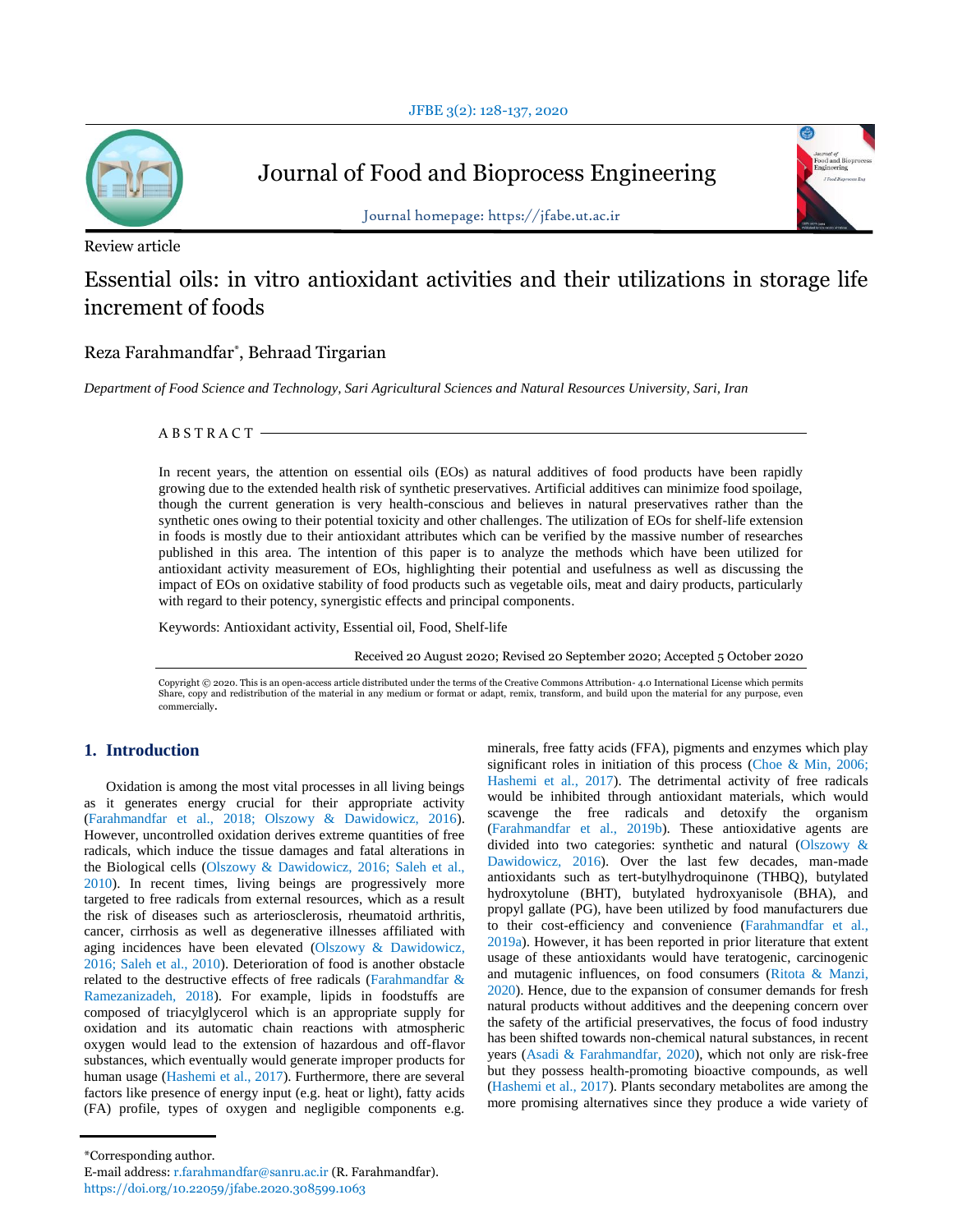components that often contain antioxidant characteristics (Farahmandfar et al., 2019c). Plants EOs are organic, volatile and complex components with a potent aroma which can be discovered in all parts of aromatic plants including leaves (e.g. bay leaf, eucalyptus, thyme, mint, pine needles, savory, and sage), wood or bark (cinnamon, sandalwood, rosewood), flowers (orange, pink, lavender, clove), roots (vetiver), seeds (carvi, coriander), fruits (fennel, anise, Citrus epicarps), and retained in secreting cells, canals, cavities and epidermic cells (Bakkali et al., 2008; Dhifi et al., 2016; Teixeira et al., 2013). The traditional collection method of EOs is steam or hydro-distillation which initially established in medieval times by Arabs and even today is among the most prevalent techniques of obtaining these compounds (Bakkali et al., 2008). EOs provide therapeutic aims in human medicine owing to their antioxidant, anticancer, antibacterial, antiphlogistic, antiviral and antinociceptive attributes (Bakkali et al., 2008; Farahmandfar et al., 2019c; Teixeira et al., 2013). These colourless fluids are insoluble in water and soluble in fixed oils, alcohol and ether (Dhifi et al., 2016). EOs have the potential to be applied as beneficial substitutes or supplements to artificial antioxidants, without inducing the same secondary effects, however in some cases, they might have their own limitations such as unfavorable taste and aroma as well as lower antioxidant activity than synthetic ones (Dhifi et al., 2016; Sayyari & Farahmandfar, 2017).

# **2. Antioxidant capacity of essential oils**

The effectiveness and strength of antioxidants are generally influenced by multiple factors, such as temperature, structural characteristics, concentration, types of oxidizing substrates, physical state of the system and existence of prooxidants or synergists. Moreover, the chemical configuration of an antioxidant determines its internal reactivity towards free radicals as well as other oxygen reactant species and correspondingly its antioxidant activity (Asnaashari et al., 2015, 2016; Farahmandfar et al., 2017). There are certain approaches applied for measuring the antioxidant activities of EOs which the most popular ones are DPPH, ABTS, FRAP and β-carotene bleaching experiments (Farahmandfar et al., 2017; Olszowy & Dawidowicz, 2016). These methods are varied in oxidation substrates, oxidizing agents, reaction conditions, detection technologies and results demonstration (Shahidi & Zhong, 2015). DPPH scavenging activity is a spectrophotometric test and is among the most routinely utilized methods of antioxidant activity measurement which employs 2, 2-diphenyl-1 picrylhydrazyl (DPPH) free radical as a reagent (Farahmandfar et al., 2020). DPPH is a commercially accessible radical with a strong violet color which is not required to be produced leading up to the experiment (Farahmandfar et al., 2019b). The procedure of scavenging DPPH-free radicals is relatively simple and can be employed to estimate the antioxidant capacities of EOs in a rather short time (Baser & Buchbauer, 2015). As a result of reacting with EOs, stable DPPH free radicals would change to 1, 1-diphenyl-2 picrylhydrazyl yellow-colored compounds (Alam et al., 2013). Consequently, the hydrogen donation capabilities of EOs would be measured through the discoloration degree of the reagent (Baser & Buchbauer, 2015).

ABTS essay is another colorimetric procedure similar to DPPH test which would be utilized for radical scavenging assessment of EOs. In this technique, a diode-array spectrophotometer is applied to assess the scavenging potential of the stable  $ABTS^+$  radical  $(2, 1)$ 2′-azinobis (3- ethylbenzothiazoline-6-sulphonic acid)) with a bluegreen chromophore and maximum absorption at 734 nm (Alam et al., 2013; Shahidi & Zhong, 2015). The radical-scavenging efficiency of EOs would be assessed by reduction of  $ABTS^+$  to ABTS and decolorizing of the reagent. The magnitude of the bluegreen reagent discoloration, quantified as a means of absorbance reduction is depended on the extent of the reaction, the innate antioxidant activity and the concentration of the EO (Shahidi & Zhong, 2015). Generally, for better comprehension, results of DPPH and ABTS essays would be expressed as IC50, specified as the minimum concentration of the investigated EOs to reduce the initial amounts of DPPH or ABTS radicals up to 50% (Olszowy & Dawidowicz, 2016).

Antioxidants are well-known for their reducing activities, as well. Their electron donation capability not only enable them to scavenge free radicals, but it also provide the ability to reduce the elements with higher valence to their lower valent position (Farahmandfar et al., 2015; Shahidi & Zhong, 2015). The reducing power of antioxidants is a substantial indication of their activity and is assessed by redox reaction with varied metal ions including copper, iron, chromium, and cerium, etc. (Shahidi & Zhong, 2015). The FRAP experiment is a common technique which determines the reduction of ferric ion  $(Fe^{3+})$ –ligand complex to the extremely blue colored ferrous ( $Fe^{2+}$ ) complex through EOs (Alam et al., 2013). FRAP test would be conducted under acidic pH state, which would expand the redox potential by retaining the iron solubility as well as navigating the electron transport (Shahidi & Zhong, 2015).

The β-carotene bleaching experiment is another approach of assessing the antioxidant capacity of EOs (Baser & Buchbauer, 2015; Farahmandfar et al., 2015). In this technique, a spectrophotometer is used to estimate the capability of an antioxidant to reduce the combined oxidation of β-carotene and linoleic acid where the reaction with free radicals would reveal an alteration in their orange color (Baser & Buchbauer, 2015). The outcomes of *β*-carotene bleaching assay are superior to the DPPH test due to been more specific in lipophilic materials. The experiment is critical in food science owing to the emulsion nature of the test medium, and it is a common knowledge that many food products are presented as an oil-in-water emulsions e.g. sauces, mayonnaise, dressings, beverages, milk, ice cream and dips. Most often, these products are more sentient to oxidation than bulk oils due to their greater surface areas which elevate the interaction of the oil phase with pro-oxidants of the aqueous phase. Hence, it is momentous to also incorporate information on efficiency of an antioxidant in oil/water emulsion systems for a more inclusive evaluation of antioxidant capacity (Baser & Buchbauer, 2015; Farahmandfar et al., 2015).

Over the past few years, there were numerous studies regarding the in vitro examination of EO's antioxidant activities. For instance, in one survey, the antioxidant activity of *Lippia citriodora* EO were examined via DPPH and β-Carotene bleaching methods (Farahmandfar et al., 2018). It was found that as a result of elevation in EO's concentration (from 0 to 3200 ppm), the DPPH radical scavenging and β-Carotene/linoleic acid bleaching values were enhanced (from 10 to 55% and 6 to 50%, respectively). Likewise, via using GC-MS, 15 components in *Lippia citriodora* EO were determined which limonene (18.41%), nerol (16.1%), geranial (13.02%), β-cital (6.94%), and β-caryophyllene (4.78%) were the predominant volatile compounds and they are well-known for their substantial antioxidant capacities.

EO extracted from an Iranian wild plant (*Teucrium polium*) was analyzed with the purpose of determining chemical composition and antioxidant properties (Sayyad & Farahmandfar, 2017). GC‐ MS showed 6 monoterpenes, 7 sesquiterpenes and 6 oxygenated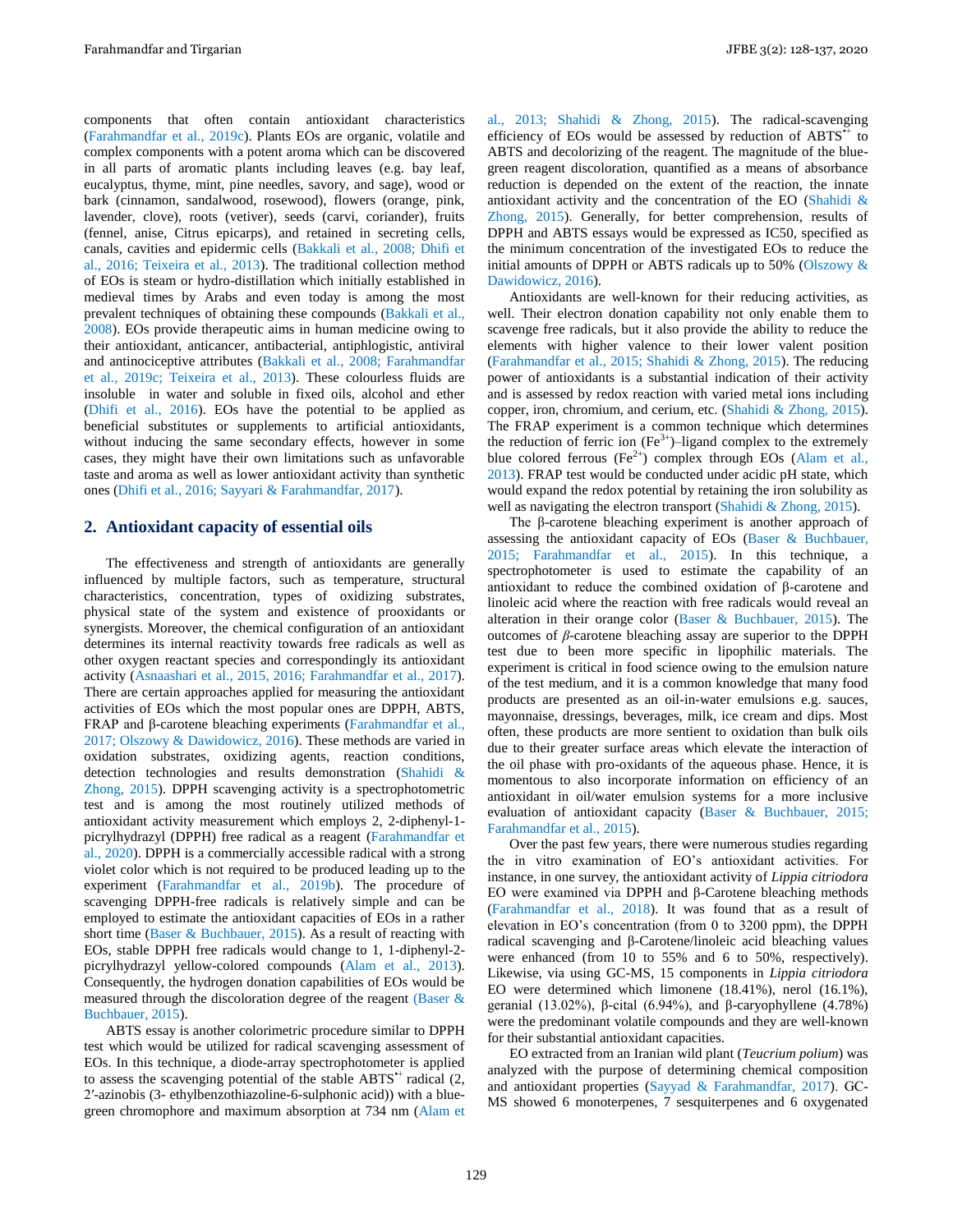sesquiterpenes with different percentage for each type. The major constituents of the EO were 11 acetoxyeudesman-4-a-ol (26.3%), α-bisabolol (24.6%), β-Caryophyllene (9.8%), Caryophylleneoxide (5.3%), β-Pinene (4.2%), Dehydro-sesquicineol (3.7%), α-Pinene (3.1%) and  $\alpha$ -Humulene (2.4%), which all possess remarkable antioxidant capacities. It was noticed that with increase in concentration (from 200 to 1200 ppm) a boost in DPPH scavenging activity of EO (from 28.74 to 89.13%) occurred. Similar trend was observed in β-carotene–linoleate system where by increasing the concentration, Inhibition raised from 32.94 to 86.91%. However, the results of positive control (Synthetic antioxidant, BHA) were 94.8 and 90.18% in DPPH and β-Carotene bleaching tests, respectively, which were all higher than those of EO.

The chemical composition and antioxidant activity (ABTS method) of EOs attained from *Ferula assa-foetida* oleo-gum-resins (OGRs) collected in three varied periods of 2011 including June  $15<sup>th</sup>$  (OGR1), June 30<sup>th</sup> (OGR2) and July 15<sup>th</sup> (OGR3) were investigated (Kavoosi & Rowshan, 2013). It was noted that in each sample, different volatile compounds were dominant. For instance in OGR1 sample (E)-1-propenyl sec-butyl disulfide (23.9%) and 10-epi-c-eudesmol (15.1%), in OGR2 sample (Z)-1-propenyl secbutyl disulfide (27.7%) and (E)-1-propenyl sec-butyl disulfide (20.3%) and finally in OGR3 sample β-pinene (47.1%) and αpinene (21.3%) were the major compounds of EO. Furthermore, the radical scavenging inhibitory concentration (IC50) of samples was reported and they were as follows: OGR1  $(0.012{\text -}0.035 \text{ mg ml}^{-1})$  < OGR2  $(0.025-0.047 \text{ mg ml}^{-1}) <$  OGR3  $(0.035-0.066 \text{ mg ml}^{-1})$ . Hence, these discrepancies in antioxidant capacities could be affiliated with the differences in chemical composition of EOs.

In extracted EO of *Salvia sclareoides*, 60 components were identified (Sepahvand et al., 2014) and the primary recognized components were linalool (27.6 %), trans-caryophyllene (16.6 %), β-trans-ocimene (11.8 %) and germacrene-d (10.0 %). Moreover, the antioxidant capacity (DPPH) of *Salvia sclareoides* EO was almost 1.5 times superior to the synthetic antioxidant (BHT).

EO of *Eugenia uniflora* L. leaves was measured for its antioxidant activities via FRAP, DPPH and ABTS assays (Victoria et al., 2012). In all 3 methods with increase in EO concentration, the amount of inhibition enhanced 7.5, 3, and 6 times, respectively. Additionally, there was a remarkable correlation among the varied antioxidant activity methods.

Leaves of two types of Argentinean Rosemary plant: a narrow phenotype (NP) and a wide phenotype (WP) were employed for EO extraction and DPPH Scavenging analysis (Ojeda-Sana et al., 2013). Both EOs were capable to alter the strong violet DPPH radical into yellowish color, with IC50 quantities of 11 μL mL-1 and 25 μL mL-1 for NP and WP samples, respectively. Three major compounds of these EOs were α-pinene, myrcene and 1, 8-cineole. The results revealed a notable antioxidant activity in myrcene with an IC50 of 4.5  $\mu$ L mL<sup>-1</sup>, succeeded by  $\alpha$ -pinene with an IC50 of 18  $\mu$ L mL<sup>-1</sup>. In this study thymol was utilized as a control sample since it possesses well-known antioxidant activity, and the amount of IC50 in both EOs were considerably higher than thymol (0.4 μL  $mL^{-1}$ ), which verified that these EOs were not stronger antioxidants than thymol.

In the study of Bagheri et al. (2014) antioxidant activity (DPPH) of *Piper nigrum* L. EO extracted by supercritical  $CO<sub>2</sub>$  was optimized and the effects of three independent variables: pressure (15–30 MPa), temperature (40–50 °C) and time (40–80 min) were evaluated. The optimum antioxidant activity (EC50) accomplished at 30 MPa, 40 min and 40 °C (103.28  $\mu$ g ml<sup>-1</sup>) and it was much lower compared to the outcome of hydro-distillation extraction

 $(316.27 \text{ µg ml}^{-1})$  which proved the superior antioxidant activity of supercritical  $CO<sub>2</sub>$  extraction.

An investigation was conducted to reveal the discrepancies of EOs composition, yield and antioxidant activities during three maturation stages of *Citrus medica* L. (Wu et al., 2013). In three stages of immature, intermediate and mature, EO yields were 2.39 %, 3.34 % and 3.57 % (w/w), respectively. Likewise, the chemical composition of EOs was different at various stages. The amount of limonene as the main component was at its highest in immature state (36.37%) but throughout maturation it decreased significantly (32.07%). Among the three phases, the EOs at immature stage exhibited the superior DPPH scavenging capability (78.4 %), followed by intermediate (64.7 %) and mature phases (63.8 %). Thus, with maturity the antioxidant activity of EOs reduced, as well.

The free radical scavenging capability of the EOs in both leaves and fruits of *Psidium guajava* L. were studied and compared with a control (Quercetin) sample (El-Ahmady et al., 2013). It was noticed that the IC50 of leaf sample  $(3.59 \text{ mg} \text{ mL}^{-1})$  was lower than the fruit sample  $(8.11 \text{ mg} \text{ mL}^{-1})$ , however, both of them were considerably greater than the control sample (3.78  $\mu$ g mL<sup>-1</sup>).

Impacts of microwave-assisted hydrodistillation (MAHD) and conventional hydrodistillation (HD), on the antioxidant activities of *Tetraclinis articulata* EOs were analyzed (Djouahri et al., 2013). It was observed that the DPPH (IC50) and FRAP (EC50) inhibition of MAHD sample were 170 and 49.5% respectively, lower than the EO of HD, which verified the superior antioxidant activity of EOs in MAHD sample.

Antioxidant capacity of *Juniperus scopulorum* at various distillation times (1.25 to 480 min) was analyzed (Zheljazkov et al., 2013). It was observed with longer distillation time (450 min) maximum antioxidant capacity 54.7 ( $\mu$ mol Trolox  $g^{-1}$ ) could be achieved.

In a study of Hossain and Shah (2015), the antioxidant activities of the five extracts and EO of *Merremia borneensis* at 50 and 100  $\mu$ g mL<sup>-1</sup> concentrations were assessed via DPPH method. It was reported that at 100  $\mu$ g mL<sup>-1</sup> concentration the antioxidant activity in all the treatments was as following order: aqueous ethanol extract > chloroform extract > EO > ethyl acetate extract > butanol extract > hexane extract. Therefore, EO of *M. borneensis*  had greater antioxidant capacity than most of the extracts.

DPPH radical scavenging and ferric-reducing potential of 14 thymus EOs belonging to ten species in various parts of Iran were measured at three concentrations of 5, 100 and 300 ppm (Tohidi et al., 2017). The results proved that *Thymus fedtschenkoi* (IC50 = 339.22 ppm), *Thymus daenensis* (IC50 = 273.36 ppm) and *T. vulgaris* (IC50 = 289.3 ppm) had superior antioxidant activities than other varieties. Similar to DPPH experiment, the higher reducing power was reported by *Thymus fedtschenkoi*, *Thymus daenensis* and *Thymus vulgaris* samples at 300 ppm concentration.

Antioxidant capacity and chemical composition of the rosemary (*Rosmarinus officinalis*) EOs extracted via supercritical  $CO<sub>2</sub>$  extraction (SCE), hydrodistillation (HYDRO), and steam distillation (SD) were analyzed and compared. The major volatile compound in different extracted EOs was varied where camphor (18.74%) in SCE, γ-cadinene (29.93%) in HYDRO and eucalyptol (12.59%) in SD were the major components. The antioxidant activity was analyzed through the ABTS test and it was 14 times higher in SCE compared to other samples (Conde-Hernández et al., 2017).

In the study of Ye, Dai, and Hu (2013) antioxidant activity of *Allium cepa L.* EO was evaluated by ABTS  $(0.67 \text{ mg } \text{mL}^{-1})$  as IC50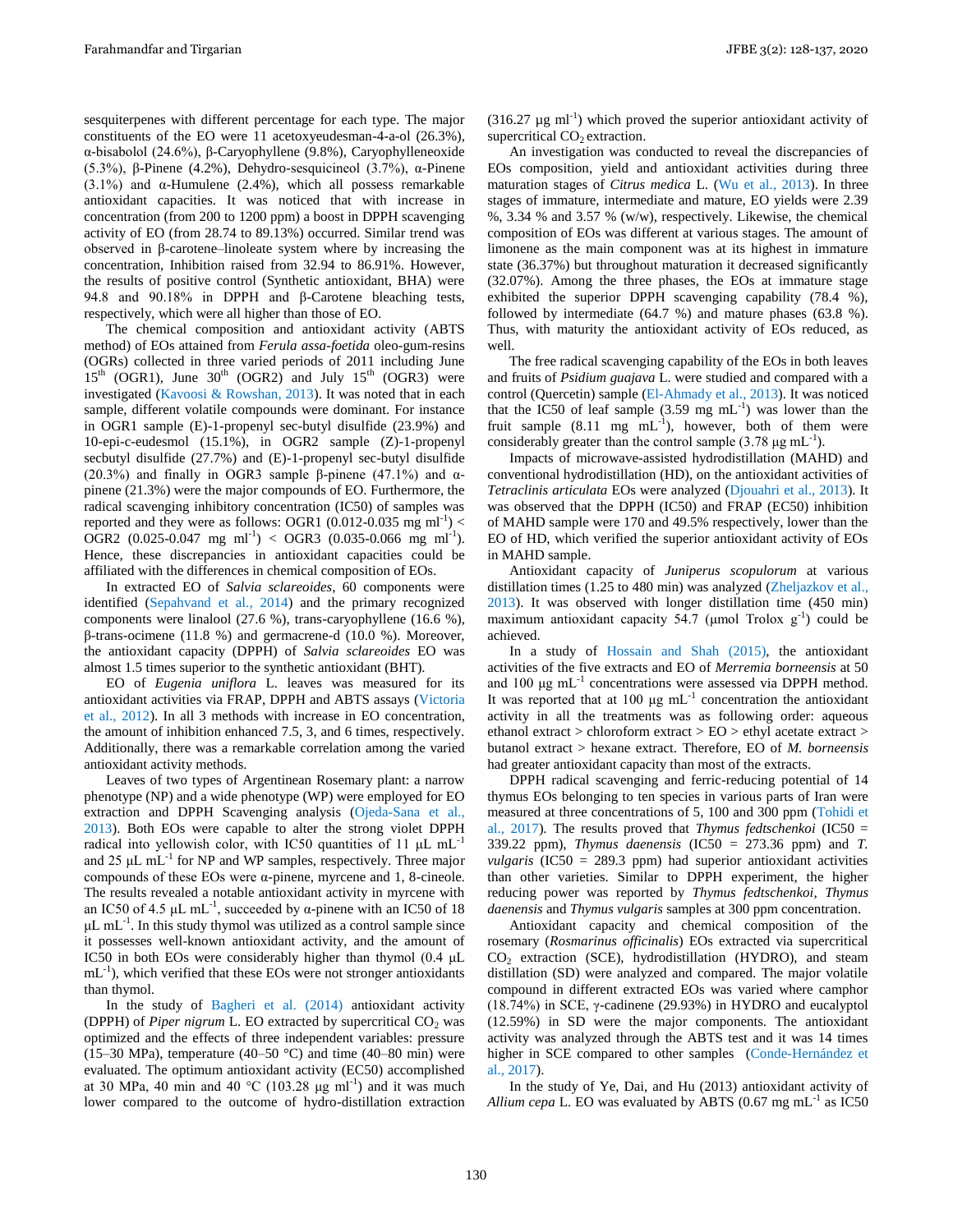| value) and DPPH (IC50 value = $0.63 \text{ mg} \text{ mL}^{-1}$ ) methods. However, |                                                              | the highest concentrati  |
|-------------------------------------------------------------------------------------|--------------------------------------------------------------|--------------------------|
| the reducing potential of the EO was dose-dependent and even at                     |                                                              | to the synthetic control |
|                                                                                     | Table 1. Application of plant essential oils in edible oils. |                          |

the highest concentration (1000 ppm), it was significantly inferior to the synthetic control sample (BHT).

| <b>Essential</b> oils  | Concentration    | Type of oil      | Storage period | Investigated parameters                                      | Reference                  |
|------------------------|------------------|------------------|----------------|--------------------------------------------------------------|----------------------------|
| pussy willow           | 200-1200 ppm     | Sunflower oil    | 60 days        | Acid value, Peroxide value,                                  | Savvari and Farahmandfar   |
|                        |                  |                  |                | Carbonyl value, Iodine value,                                | (2017)                     |
|                        |                  |                  |                | Total phenolics. Total polar                                 |                            |
|                        |                  |                  |                | compounds, Oxidative stability                               |                            |
|                        |                  |                  |                | index                                                        |                            |
| Lippia citriodora      | $0-1600$ ppm     | Sunflower oil    | 60 days        | Total polar compounds, iodine                                | Farahmandfar et al. (2018) |
|                        |                  |                  |                | value, free fatty acid, Peroxide                             |                            |
|                        |                  |                  |                | value, Carbonyl value, conjugated                            |                            |
|                        |                  |                  |                | dienes. Oxidative stability index                            |                            |
| Teucrium polium        | 200-1200 ppm     | Canola oil       | 60 days        | Acid value, Peroxide value,                                  | Sayyad and Farahmandfar    |
|                        |                  |                  |                | Carbonyl value, Iodine value,                                | (2017)                     |
|                        |                  |                  |                | Total polar compounds,                                       |                            |
|                        |                  |                  |                | Oxidative stability index                                    |                            |
| Thymus vulgaris L.     | $1000$ ppm       | Virgin olive oil | 42 days        | Peroxide value, p-anisidine value,                           | Keramat and Golmakani      |
| <b>Bunium</b> parsicum |                  |                  |                | K232, K268                                                   | (2016)                     |
| Coriandrum             | 300-1200 ppm     | Sunflower oil    | 24 days        | Acid value, Peroxide value,                                  | Wang et al. (2018)         |
| sativum                |                  |                  |                | Iodine value, p-anisidine.                                   |                            |
|                        |                  |                  |                | Thiobarbituric acid reactive                                 |                            |
|                        |                  |                  |                | substances, Total polar                                      |                            |
|                        |                  |                  |                | compounds                                                    |                            |
| Ferulago angulata      | $125 - 500$ ppm  | Soybean oil      | 24 days        | free fatty acid. Peroxide value, p-                          | Sadeghi et al. (2016)      |
|                        |                  |                  |                | anisidine value                                              |                            |
| Black pepper           | $0.1 - 1\%$ wt   | Coconut oil      | 7 weeks        | free fatty acid, Peroxide value, p-                          | Chandran et al. (2017)     |
| Ginger                 |                  |                  |                | anisidine value, conjugated diene                            |                            |
|                        | $0.2 - 0.6%$ v/v |                  | 2-6 months     | and triene                                                   |                            |
| Cumin                  |                  | Soybean oil      |                | Acid value, Peroxide value,                                  | Dolati et al. (2016)       |
| Savory<br>Cardamom     |                  |                  |                | Induction period                                             |                            |
| Carum copticum         | 0.025-0.075% wt  | Sunflower oil    | 14 days        |                                                              | Hashemi et al. (2014)      |
|                        |                  |                  |                | Peroxide value, p-anisidine,<br>Thiobarbituric acid reactive |                            |
|                        |                  |                  |                | substances                                                   |                            |

Table 2. Oxidative stability index (OSI) and iodine value (IV), total polar content (TPC) and conjugated diene of the sunflower oil as affected by the different concentrations of lemon verbena essential oil (0, 400, 800, and 1,600 ppm) during storage time (Source: Farahmandfar et al., 2018).

| Treatments       | Storage time                    |                                 |                                 |                                 |                                 |  |
|------------------|---------------------------------|---------------------------------|---------------------------------|---------------------------------|---------------------------------|--|
|                  | $\overline{0}$                  | 15                              | 30                              | 45                              | 60                              |  |
| <b>OSI</b>       |                                 |                                 |                                 |                                 |                                 |  |
| Control          | $4.11 \pm 0.14^{Ad}$            | $4.14 \pm 0.11^{Ad}$            | $3.60 \pm 0.35^{\text{Bd}}$     | $2.94 \pm 0.23^{\text{Cd}}$     | $1.71 \pm 0.17^{Dc}$            |  |
| $400$ ppm        | $6.25 \pm 0.14^{Ab}$            | $6.30 \pm 0.14^{Ab}$            | $5.99 \pm 0.51^{\rm Bc}$        | $5.54\pm0.15^{\text{Cc}}$       | $5.37 \pm 0.08^{Db}$            |  |
| $800$ ppm        | $6.75 \pm 0.17^{Aa}$            | $6.80 \pm 0.15$ <sup>Aa</sup>   | $6.47 \pm 0.55^{\rm Bb}$        | $5.98 \pm 0.16^{Bb}$            | $5.80 \pm 0.08$ <sup>Ca</sup>   |  |
| 1600 ppm         | $6.74 \pm 0.03$ <sup>Aa</sup>   | $6.81 \pm 0.08^{\text{Aa}}$     | $6.78 \pm 0.28$ <sup>Ba</sup>   | $6.25 \pm 0.18$ <sup>Ca</sup>   | 5.94 $\pm$ 0.09 <sup>Da</sup>   |  |
| <b>BHT</b>       | $5.12 \pm 0.45^{\text{Ac}}$     | $5.58 \pm 0.58$ <sup>Ac</sup>   | $5.37 \pm 1.08$ <sup>Ac</sup>   | $5.35 \pm 0.34^{\rm Ac}$        | $5.67 + 0.78$ <sup>Aa</sup>     |  |
| Iodine value     |                                 |                                 |                                 |                                 |                                 |  |
| Control          | $105.53 \pm 2.43$ <sup>Ad</sup> | $105.77 \pm 1.48^{\text{Ad}}$   | $107.43 \pm 5.49^{\text{Ae}}$   | $104.30 \pm 2.13$ <sup>Ad</sup> | $104.03 \pm 1.13$ <sup>Ac</sup> |  |
| $400$ ppm        | $109.20 \pm 0.31$ <sup>Ac</sup> | $110.33 \pm 1.51$ <sup>Ac</sup> | $112.60 \pm 1.81$ <sup>Ac</sup> | $108.88\pm1.16^{\rm Ac}$        | $108.00 \pm 1.15^{Ac}$          |  |
| $800$ ppm        | $109.71 \pm 0.32$ <sup>Ac</sup> | $110.84 \pm 1.52$ <sup>Ac</sup> | $111.11 \pm 1.82^{Ad}$          | $109.38 \pm 1.14$ <sup>Ac</sup> | $108.50 \pm 1.11^{\text{Ac}}$   |  |
| $1600$ ppm       | $122.70 \pm 0.35$ <sup>Aa</sup> | $123.97 \pm 1.70^{Aa}$          | $124.51 \pm 2.05^{Aa}$          | $122.33 \pm 1.32$ <sup>Aa</sup> | $121.35 \pm 1.29$ <sup>Aa</sup> |  |
| <b>BHT</b>       | $114.67 \pm 0.32^{Ab}$          | $115.86 \pm 1.64^{Ab}$          | $114.23 \pm 1.91^{Ab}$          | $114.33 \pm 1.22^{Ab}$          | $113.42 + 1.21^{Ab}$            |  |
| <b>TPC</b>       |                                 |                                 |                                 |                                 |                                 |  |
| Control          | $6.70 \pm 0.73$ <sup>Ca</sup>   | $8.22 \pm 0.75^{Ba}$            | $10.81 \pm 1.16$ <sup>Aa</sup>  | $11.18 \pm 0.38$ <sup>Aa</sup>  | $11.48 + 0.44^{Aa}$             |  |
| 400 ppm          | $5.19 \pm 0.56^{\rm Bb}$        | $5.23 \pm 0.57^{\rm Bc}$        | $8.37 \pm 0.90$ <sup>Ac</sup>   | $8.66 \pm 0.29$ <sup>Ab</sup>   | $8.90 \pm 0.34^{Ab}$            |  |
| 800 ppm          | $4.70 \pm 0.61^{\rm Bb}$        | $4.74 \pm 0.62^{Bd}$            | $7.56 \pm 0.68$ <sup>Ad</sup>   | $7.83 \pm 0.13^{\text{Ac}}$     | $8.05 \pm 0.47$ <sup>Ac</sup>   |  |
| $1600$ ppm       | $4.62 \pm 0.50^{Bb}$            | $4.66 \pm 0.45^{\rm Bd}$        | $7.45 \pm 0.80^{\text{Ad}}$     | $7.71 \pm 0.23$ <sup>Ac</sup>   | $7.92 + 0.54^{\text{Ac}}$       |  |
| <b>BHT</b>       | $6.26 \pm 0.65^{\text{Ca}}$     | $6.75 \pm 0.73^{\rm cb}$        | $8.22 \pm 0.67^{\rm Bb}$        | $10.65 \pm 1.33$ <sup>Aa</sup>  | $11.04 + 0.66$ <sup>Aa</sup>    |  |
| Conjugated diene |                                 |                                 |                                 |                                 |                                 |  |
| Control          | $2.92 \pm 0.66$ <sup>Ca</sup>   | $4.00 \pm 0.61^{\rm Bb}$        | $10.69 \pm 1.42$ <sup>Aa</sup>  | $11.67 \pm 2.14$ <sup>Aa</sup>  | $11.56 \pm 1.51$ <sup>Aa</sup>  |  |
| 400 ppm          | $2.69\pm0.51^{\mathrm{Ea}}$     | $4.75 \pm 0.52^{Da}$            | $6.71 \pm 0.59^{\rm cb}$        | $7.76 \pm 0.56^{\rm Bc}$        | $8.32 \pm 0.18^{Ac}$            |  |
| $800$ ppm        | $1.87 \pm 0.46^{\rm Eb}$        | $3.93 \pm 0.46^{\rm Dc}$        | $5.90 \pm 0.53^{\text{Cb}}$     | $6.94 \pm 0.50^{Bd}$            | $7.44 \pm 0.16^{Ad}$            |  |
| $1600$ ppm       | $2.84 \pm 0.47^{\text{Ea}}$     | $3.89 \pm 0.21^{Dc}$            | $5.86 \pm 0.48^{\rm cb}$        | $6.90 \pm 0.49$ <sup>Bd</sup>   | $7.41 \pm 0.12^{Ad}$            |  |
| <b>BHT</b>       | $2.27 \pm 0.62^{Da}$            | $4.01 \pm 0.49^{\text{Cb}}$     | $9.36 \pm 1.16^{Ba}$            | $10.66 \pm 1.08^{Ab}$           | $10.57 \pm 1.00^{Ab}$           |  |

Means  $\pm$  SD (standard deviation) within a column with the same lowercase letters are not significantly different at  $p < 0.05$ .

Means  $\pm$  SD within a row with the same uppercase letters are not significantly different at  $p < 0.05$ .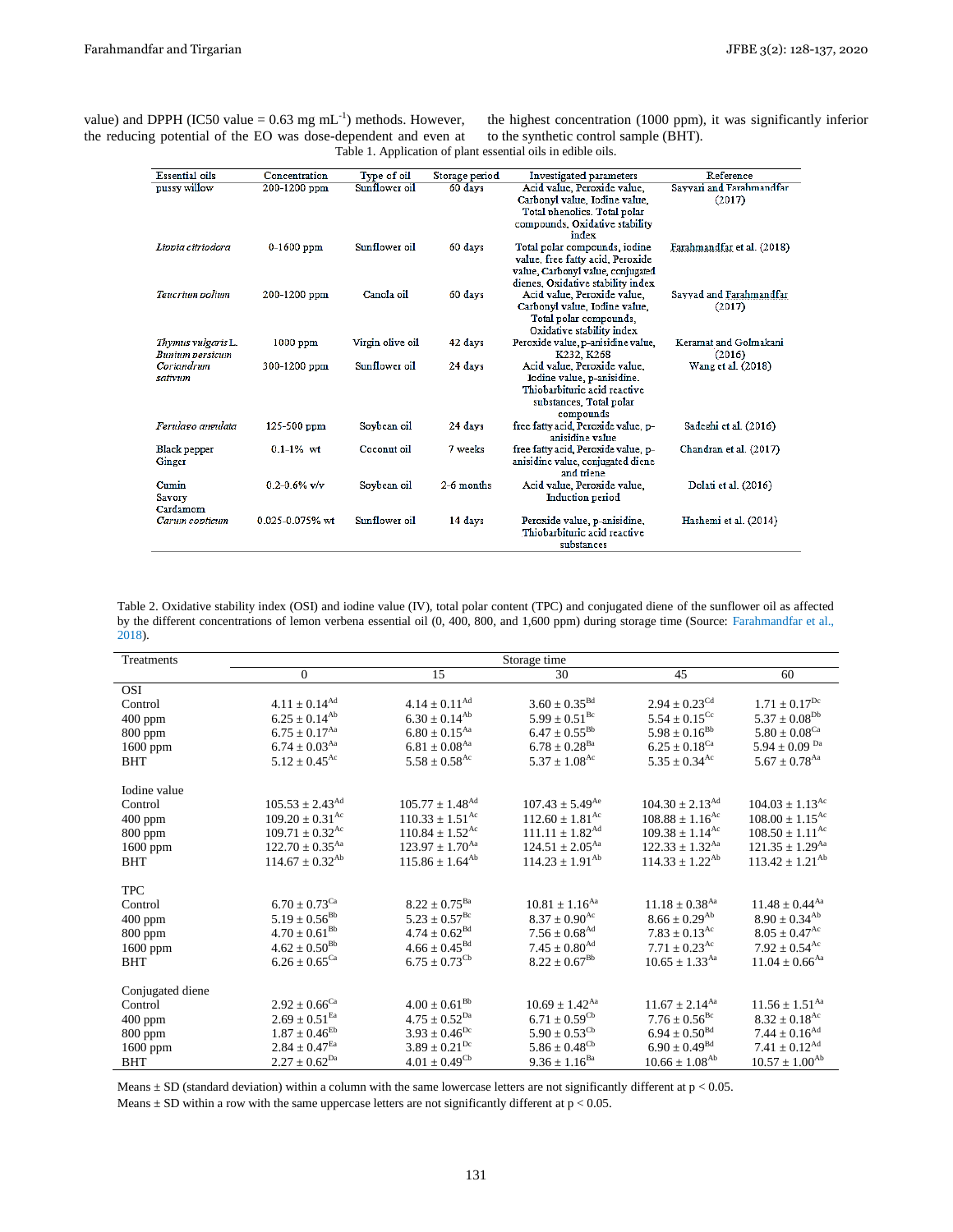The chemical composition of *Schinus molle* leaf and fruit EOs and their antioxidant attributes were specified employing DPPH free radical and β-carotene/linoleic acid experiments (do Rosário Martins et al., 2014). The main components of leaf and fruit EOs were monoterpene hydrocarbons, namely β-myrcene (11.1 and 51.3 %, respectively),  $α$ -phellandrene (14 and 25.9 %, respectively), limonene (11.7 and 14.1 %, respectively), β-phellandrene (9.2 and 10.5 %, respectively) and α-pinene (4.2 and 4.9 %, respectively). Furthermore, leaf and fruit EOs (at  $16 \text{ mg } \text{mL}^{-1}$  concentration) possessed a free radical scavenging of 4.8 and 5.5% respectively, however, this was significantly less than the ascorbic acid standard as the control sample (14%). The results of β-carotene/linoleic acid procedure (1 mg  $mL^{-1}$ ) were 57 and 19% for leaf and fruit EOs, respectively, whilst ascorbic acid displayed an impact of merely 1%. The outcomes of this investigation proved that EOs of *Schinus molle* plant were more effective in inhibiting lipid peroxidation than scavenging free radicals.

All things considered, in vitro researches on EO's antioxidant activities are not enough, they contain certain limitations such as lack of consideration for EO's physical condition and environmental situations. Hence, to achieve reliable outcomes it is better to evaluate the antioxidant activity of EOs in desired food systems.

## **3. Edible oils**

Lipid oxidation is the leading cause of shelf-life alteration in edible fats and oils (Farahmandfar et al., 2019a). The most important outcomes of lipid oxidation are degradation of food flavor, taste, odor, texture and nutritional values especially fat soluble vitamins (vitamin A and E). Other problems regarding oxidation could be the breakdown of biological membranes, proteins and enzymes which can be a potential threat to human well-being (Farahmandfar et al., 2015; Sayyad & Farahmandfar, 2017). For the past few years, in several studies fortification of edible oils with EOs have been investigated (Table 1).

Pussy willow extract (PWE) and pussy willow EO (PWEO) were applied to stabilized sunflower oil during atmospheric storage (25°C for 60 days) and the results were compared with synthetic antioxidant (TBHQ) (Sayyari & Farahmandfar, 2017). Initially, it was perceived that the amount of total phenolic and flavonoid of PWE (966.72 mg GAE  $g^{-1}$ , 619.45 mg CE 100  $g^{-1}$ ) were greater than PWEO (355.84 mg GAE  $g^{-1}$ , 195.45 mg CE 100  $g^{-1}$ ), respectively. Hence, in accordance with all stabilization variables including total polar compound (TPC), peroxide value (PV), carbonyl value (CV), acid value (AV) and oxidative stability index (OSI), not only PWE had greater antioxidant activity than PWEO, but it was superior to TBHQ, as well. Though, PWEO was noticeably weaker than TBHQ in all parameters.

*Lippia citriodora* EO was applied (0 to 1600 ppm) for the purpose of elevating the stability of sunflower oil, and against this background the stability factors (TPC, iodine value (IV), free fatty acid (FFA), PV, CV, conjugated dienes, and OSI) of EO enriched samples were compared with synthetic antioxidant (BHT) at a storage period of 60 days in 60 °C (Farahmandfar et al., 2018). According to Table 1, OSI and IV of the sunflower oil samples with enriched *Lippia citriodora* EO or synthetic antioxidant (BHT) was noticeably greater ( $p < 0.05$ ) than the blank sunflower oil and with increase in EO concentration the amount of these parameters were much higher than BHT and control sample. The level of degradation and the amount of primary oxidation compounds were

analyzed by TPC and conjugated dienes, respectively which the higher contents of these parameters would verify the higher degradation of oils. As stated in Table 2, during storage time, a notable increase in TPC and conjugated dienes at all treatments were observed. However, the most stable formulation in terms of these parameters obtained by addition of *Lippia citriodora* EO at 1600 ppm. Moreover, according to Fig. 1 and 2, the samples with 800 and 1600 ppm of *Lippia citriodora* EO revealed a remarkable decrease  $(p < 0.05)$  in PV, AV and CV values than other samples incorporated with *Lippia citriodora* EO (400 ppm) and synthetic antioxidants (BHT). Results of this study demonstrated that *Lippia citriodora* EO (at 1600 ppm) could provide better oxidative stability to sunflower oil than BHT and can be utilized as the prominent substitute of synthetic antioxidants.



Fig. 1. (a) Peroxide value (PV) and (b) Acid value (AV) of the sunflower oil as affected by the different concentrations of lemon verbena essential oil (0, 400, 800, and 1,600 ppm) during storage time.  $-\diamond$ , Control;  $-\blacksquare$ , 400 ppm of lemon verbena essential oil;-▲-, 800 ppm of lemon verbena essential oil;  $\cdots \times \cdots$ , 1,600 ppm of lemon verbena essential oil;  $-*$ , BHT (200 ppm) (Source: Farahmandfar et al., 2018).

The influence of *Teucrium polium* EO as a natural antioxidant at different doses (200 to 1200 ppm) on quality characteristics of canola oil including AV, PV, CV, IV, TPC along with OSI was studied on 60 days storage at room temperature (Sayyad & Farahmandfar, 2017). Samples enriched with EO had lower AV, PV, CV, IV and TPC than control (sample without EO), certifying the antioxidant ability of EO. However, compared to the control sample, OSI values of canola oil treated with different doses of EO had no substantial differences ( $p > 0.05$ ) throughout storage. It was stated that OSI is not a suitable way for assessing the antioxidant activity of EOs since these substances are volatile and possibly were eliminated from canola oil by air flow during analysis.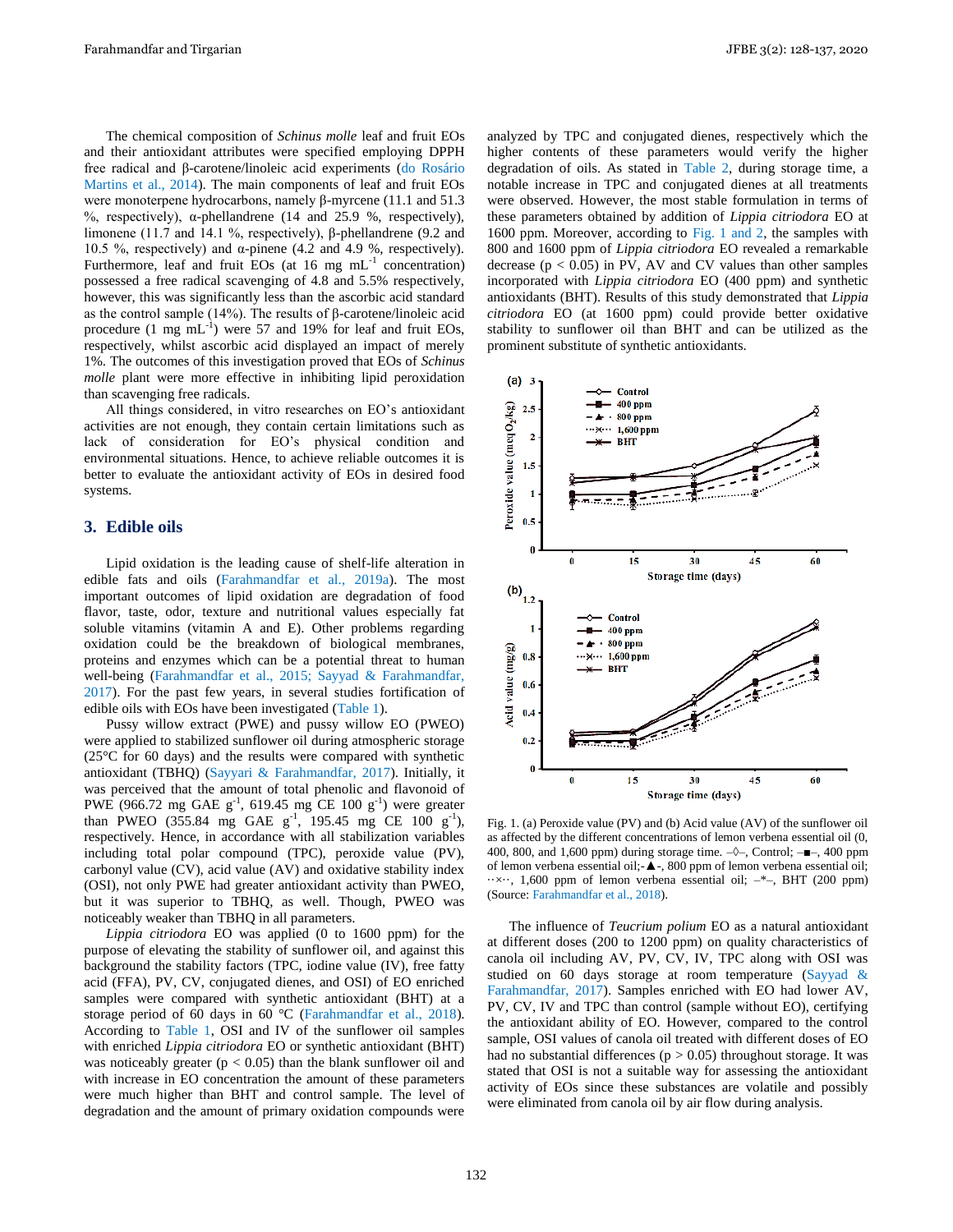*Thymus vulgaris* L. and *Bunium persicum* EOs were incorporated to the virgin olive oil at a concentration of 1000 ppm (Keramat & Golmakani, 2016). The BHT and α-tocopherol were used at 100 ppm as control samples. PV, p-anisidine (AnV), K232, and K268 values were determined for 42 days and it was noticed that both EOs notably reduced the amount of these parameters over the established period. The effect of these EOs on postponing olive oil oxidation was comparable to BHT and much better than αtocopherol. Thus, they displayed the potential to be applied as antioxidants in virgin olive oil.



Fig. 2. Carbonyl value (CV) of the sunflower oil as affected by the different concentrations of lemon verbena essential oil (0, 400, 800, and 1,600 ppm) during storage time.  $-\diamond$ -, Control;  $-\blacksquare$ -, 400 ppm of lemon verbena essential oil;- $\blacktriangle$ -, 800 ppm of lemon verbena essential oil;  $\cdots \times \cdots$ , 1,600 ppm of lemon verbena essential oil; –\*–, BHT (200 ppm) (Source: Farahmandfar et al., 2018).

The oxidative stability of sunflower oil following the addition of *Coriandrum sativum* EOs at concentrations of 300 to 1200 ppm throughout the 24 days storage was evaluated and the amount of AV, PV, IV, AnV, thiobarbituric acid reactive substances (TBARS) and TPC of oil samples were analyzed (Wang et al., 2018). TBHQ (200 ppm) and its mixture with EO (100 ppm EO  $+$  100 ppm TBHQ) were applied as control samples. It was discovered that throughout storage, the contents of TBARS, AV, PV, AnV and TPC values in all treatments were significantly elevated ( $p < 0.01$ ). However, by adding EO at 1200 ppm the oxidative stability of the sunflower oil was at better state compared to control samples.

The effect of *Ferulago angulata* EO in various concentrations (125, 250 and 500 ppm) on stabilization of soybean oil during 24 days of storage was investigated (Sadeghi et al., 2016). TBHQ (120 ppm) and a mixture with EO (60 ppm TBHQ  $+ 60$  ppm EO) were applied as control samples and FFA, PV and AnV tests were conducted for analyzing the impacts of EO soybean oil's stabilization. It appeared that the sample containing the mixture of EO and TBHQ had the highest shelf-life stability. This revealed that *F. angulata* EO is a potent antioxidant and can be utilized as an alternative of artificial antioxidant or it can be applied with TBHQ at lower concentration.

EOs of two flavoring spices namely black pepper and ginger were incorporated to the coconut oil at concentrations of 0.1-1.0% and the oxidative stability of the edible oil was determined by FFA, PV, AnV, conjugated diene and triene experiments. The results were compared with blank coconut oil and sample containing TBHQ (Chandran et al., 2017). It was found that FFA, PV, AnV, conjugated diene and triene of both EOs at 1.0% concentration were comparable with TBHQ sample and significantly better than the blank oil. Therefore, these EOs could be utilized as the alternative natural antioxidants in coconut oil production.

Three EOs (cumin, savory and cardamom) at different doses of 0.2, 0.4 and 0.6% v/v were incorporated to the soybean oil and their impacts on AV, PV and induction period were assessed during varied storage times and temperatures (Dolati et al., 2016). Results displayed that savory and cardamom EOs at 0.4 and 0.6 % v/v concentrations had remarkable effects on enhancing the induction period as well as reducing the FFA and PV.

*Carum copticum* EO were added to sunflower oil at varied doses (0.025 %, 0.05 % and 0.075 %) and their oxidative stability were compared to BHA and BHT (control samples) during storage at 37 and 47 °C (Hashemi et al., 2014). The outcomes of PV, AnV and TBARS experiments exhibited that at all concentrations EO had antioxidant capacity comparable to BHA and BHT. Sample possessing EO at 0.075% concentration was the most stable oil during storage at both temperatures  $(p < 0.05)$  and was noticeably superior to other treatments.

# **4. Meat, fish and poultry**

Meat, fish and poultry can be regarded as the most popular food products around the world. Therefore, the preservation against quick launch of oxidative rancidity, which leads to off-flavors and off-odors is the toughest challenge regarding these products. Hence, over the last few years, natural antioxidants extracted form plant origin like EOs have been considered to improve the durability and elevate the sensorial characteristics of meat products (Mohamed & Mansour, 2012). Although, direct addition of EOs has been the most popular technique of fortification, this method has various drawbacks which limited their applications in such products. Undoubtedly, it has been noticed that the higher doses of EOs is required to attain the similar effect of artificial antioxidants in foodstuffs (Hassoun & Çoban, 2017). However, even at low concentrations several EOs could induce a negative influence on sensory attributes (Lv et al., 2011). One of the common solutions which has been applied over the past few years is edible coating films enriched with EOs in order to diminish the required doses of these compounds (Hassoun & Çoban, 2017) and some examples of them were discussed in this section (Table 3).

EOs of *Origanum marjorana* L. and *Rosmarinus officinalis* L. at 200 mg kg-1 were added to beef patties formulated with mechanically deboned poultry meat and lipid oxidation by TBARS was analyzed during frozen storage at -18 °C for 3 months (Mohamed & Mansour, 2012). BHT was used as synthetic antioxidant. It was noted that TBARS of all treatments increased over time. Though, the TBARS of formulas developed with EOs remained notably  $(p < 0.05)$  less than BHT samples during frozen storage which indicate the superiority of these EOs to synthetic antioxidants.

Effectiveness of packaging systems with or without active films possessing (i) 2% of an oregano EO and (ii) 1% of a green tea extract on oxidative stability (TBARS) of foal steaks during 14 days storage was examined. Samples were loaded with 80%  $O<sub>2</sub>$  / 20%  $CO<sub>2</sub>$  atmosphere and exposed through illumination at 2 °C for 14 days. Results revealed that TBARS values increased over time and they were significantly ( $p < 0.01$ ) affected by storage period.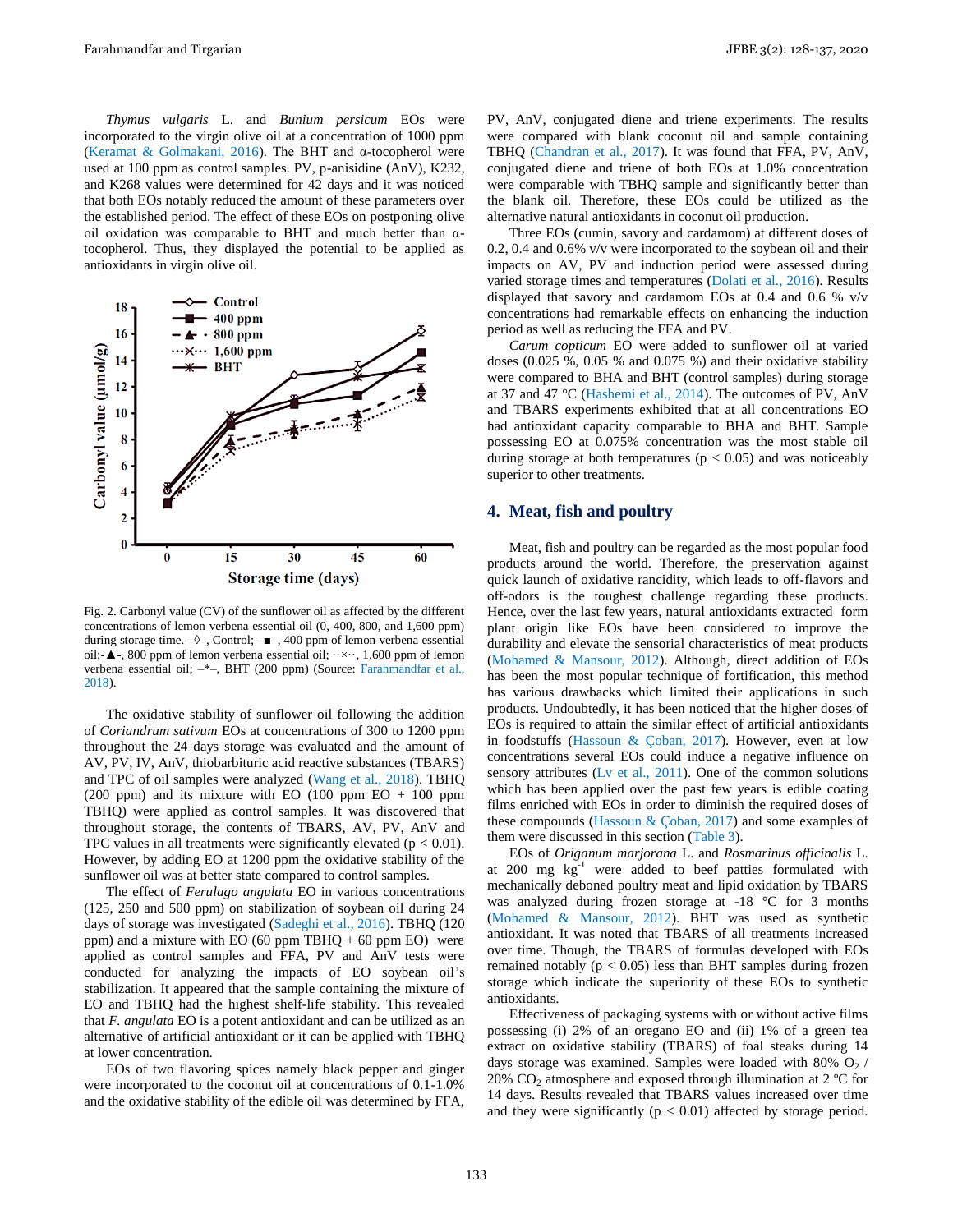However, throughout the storage, the TBARS contents were less in 2% oregano active film than the other sample, verifying the superior antioxidant activity of EO (Lorenzo et al., 2014).

The oxidative stability (TBARS) of fresh pork sausages after addition of sage EO obtained from *Salvia officinalis* L. herbal dust was assessed (Šojić et al., 2018). Oxygenated monoterpenes, oxygenated sesquiterpenes and diterpene polyphenols were the predominate constituents of the EO. In all treatments, TBARS values notably raised ( $p < 0.05$ ) within 8 days of storage, signifying the occurrence of lipid oxidation even with addition of antioxidants. However, following  $6<sup>th</sup>$  day, sausages with enriched EO had remarkably  $(p < 0.05)$  lower TBARS values than control sample (without additive antioxidant), resulting in notable impediment of lipid oxidation.

Evaluation of *Ocimum basilicum* L. EO in different concentrations (0.00 to 0.25 % v/w) on lipid oxidation (TBARS) of beef burger was conducted at 4 ºC for 12 days (Sharafati Chaleshtori et al., 2015). It was found that after the addition of EO at varied concentrations no noticeable differences was observed on TBARS of raw beef burger ( $p > 0.05$ ). Therefore, this proves that not all EOs can be considered as antioxidants in meat products.

Ginger EO (at 3 and 6% wt) was included in nanoemulsionbased edible coating and then was added to chicken breast fillet for the sake of expanding its oxidative stability (Noori et al., 2018). Results displayed that the effect of EO on TBARS levels of fillets was not substantial ( $p > 0.05$ ). However, antibacterial capacity of active coatings was greater than their antioxidant activity and it was

remarkably ( $p < 0.05$ ) enhanced with addition of EO at 6% wt concentration.

The impact of orange dietary fiber (1 %) (ODF) and oregano EO (0.02 %) on the oxidative stability of bologna sausage was investigated and compared with the control sample (without antioxidants) (Viuda-Martos et al., 2010). At the end of the experiment (24<sup>th</sup> day), the ODF + EO sample revealed the lowest TBARS value ( $p < 0.05$ ) which was due to high amount of polyphenols existed within both orange fibre and EO.

Rosemary EO  $(200 \text{ mg kg}^{-1})$  and varied doses of citrus fiber washing water (CFWW) (50–100 g kg-1), were added to bologna sausage as a means to enhance its oxidation durability. Moreover, lipid oxidation was assessed by TBARS and DPPH methods and results were compared with the control sample (without added antioxidants) (Viuda-Martos et al., 2010). The addition of CFWW and EO caused a notable decline  $(p < 0.05)$  in TBARS of all samples. Whilst in favor of comparing the effect of CFWW and EO on reduction of TBARS values, treatments of CFWW 100 / EO 0 and CFWW 0 / EO 200 were applied and there was no notable variation among their TBARS values ( $p > 0.05$ ). However, in regards to the DPPH values, the effect of CFWW and EO on inhibition of free radicals was more noticeable ( $p < 0.05$ ) where the combination of both antioxidants at their highest concentration CFWW 100 / EO 200 led to best amount of DPPH scavenging activity. Therefore, the mixture of CFWW and rosemary EO seems to be a reliable antioxidant choice in formulation of fine paste meat products.

| <b>Essential oils</b>  | Concentration                         | Type of meat          | Investigated<br>Storage |                      | Reference                           |
|------------------------|---------------------------------------|-----------------------|-------------------------|----------------------|-------------------------------------|
|                        |                                       | product               | period                  | parameters           |                                     |
| Origanum mariorana     | $200 \,\mathrm{mg}\,\mathrm{kg}^{-1}$ | <b>Beef</b> patties   | 3 months                | Thiobarbituric acid  | Mohamed and Mansour (2012)          |
| L.                     |                                       |                       |                         | reactive substances. |                                     |
| Rosmarinus officinalis |                                       |                       |                         | (TBARS)              |                                     |
| L                      |                                       |                       |                         |                      |                                     |
| Oregano                | $2\%$ wt                              | Foal steak            | 14 days                 | <b>TBARS</b>         | Lorenzo et al. (2014)               |
|                        | $0.02\%$ wt.                          | Bologna sausage       | 24 days                 | TBARS                | Viuda-Martos et al. (2010a)         |
| Sage                   | $0.05-0.1$ $\mu$ L $g^{-1}$           | Fresh pork sausage    | 8 days                  | TBARS                | Soiić et al. (2018)                 |
| Basil                  | $0-0.25%$ v/w                         | Beef burger           | 12 days                 | <b>TBARS</b>         | Sharafati Chaleshtori et al. (2015) |
| Ginger                 | $3 - 6%$ wt                           | chicken breast fillet | 12 days                 | <b>TBARS</b>         | Noori et al. (2018)                 |
| Rosemary               | $200 \,\mathrm{mg}\,\mathrm{kg}^{-1}$ | Bologna sausage       | 24h                     | <b>TBARS, DPPH</b>   | Viuda-Martos et al. (2010b)         |
| Thyme                  | $0.5%$ wt                             | Fresh and frozen      | $150 \,\mathrm{min}$    | <b>TBARS</b>         | Rimini et al. (2014)                |
| Orange                 |                                       | chicken breast and    |                         |                      |                                     |
|                        |                                       | wing                  |                         |                      |                                     |
| Savory                 | $7.80 - 31.25$ ml g <sup>-1</sup>     | Mortadella sausage    | 30 days                 | TBARS                | de Oliveira et al. (2012)           |
| Cinnamon               | $1.5%$ v/v                            | Rainbow trout         | 16 days                 | TBARS                | Ojagh et al. (2010)                 |
|                        |                                       |                       |                         |                      |                                     |

Table 3. Application of plant essential oils in meat products.

Table 4. Utilization of plant essential oils in dairy products.

| <b>Essential oils</b> | Concentration      | Type of dairy   | Storage period | Investigated         | Reference              |
|-----------------------|--------------------|-----------------|----------------|----------------------|------------------------|
|                       |                    | product         |                | parameters           |                        |
| Oregano               | $0.2\%$ wt         | Flavored cheese | 35 days        | Peroxide value, p-   | Olmedo et al. (2013)   |
| Rosemary              |                    |                 |                | anisidine value      |                        |
| Nigella sativa L.     | $0.05 - 0.2%$ wt   | <b>Butter</b>   | 90 days        | Thiobarbituric acid  | Cakmakci et al. (2014) |
|                       |                    |                 |                | reactive substances. |                        |
|                       |                    |                 |                | Peroxide value       |                        |
| Oregano               | $0.05%$ wt         | Cottage cheese  | 30 days        | Conjugated dienes    | Asensio et al. (2015)  |
| Thymol                |                    |                 |                |                      |                        |
| Oregano               | $0.001 - 0.1\%$ wt | Dairy beverage  | 10 days        | Conjugated dienes    | Boroski et al. (2012)  |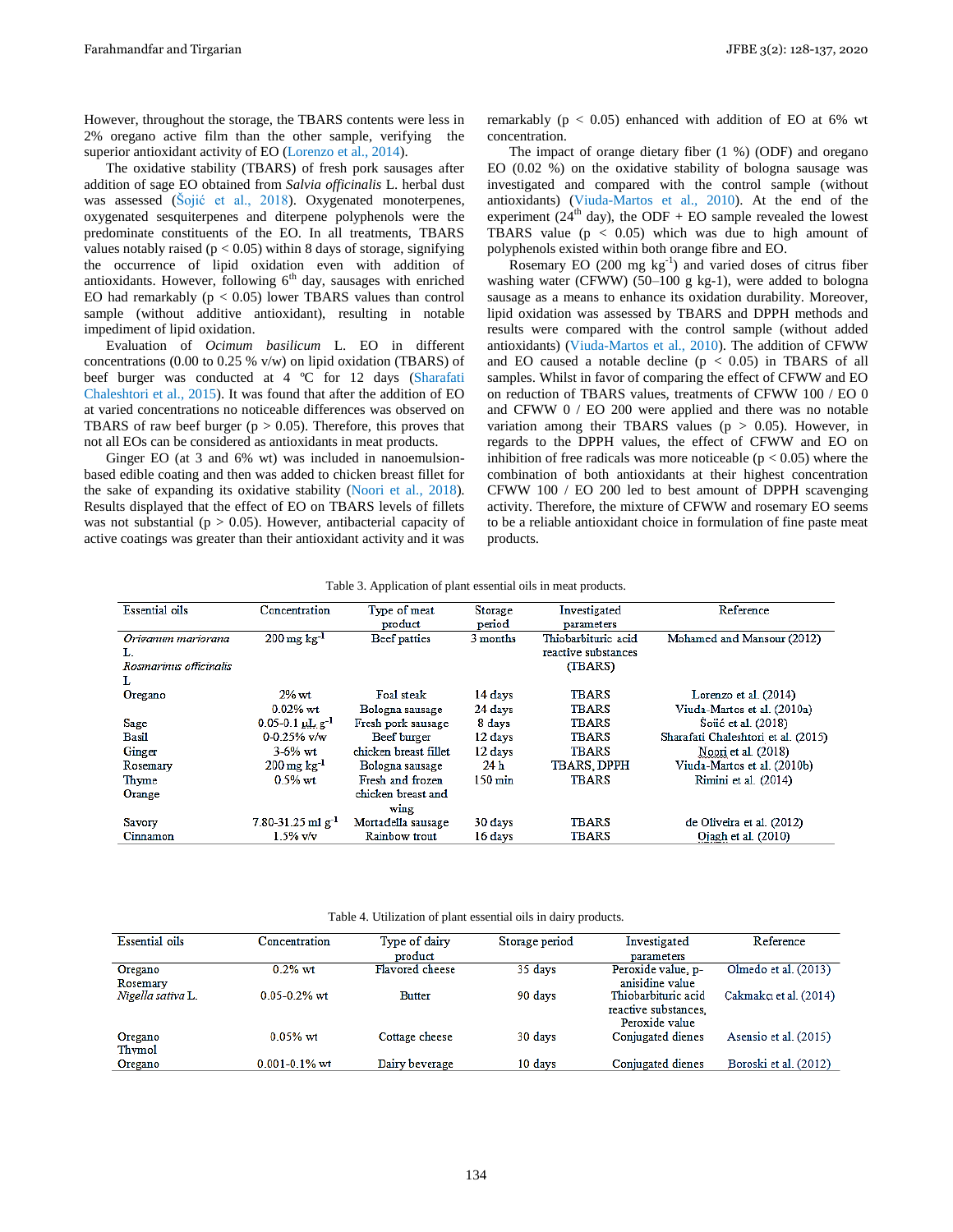In order to increase the oxidative durability of fresh and frozen chicken meat (breast and wing), a mixture of thyme and orange EOs (1:1) was utilized. Both fresh and frozen breasts and wings enriched with EOs were less sensitive to the lipid oxidation (TBARS) throughout all induced oxidation period (0-150 min at 37 °C) compared to control sample (without EOs). At the end of storage, it was noticed that the TBARS value of control frozen meat increased from 0.60 to 2.01, however this elevation for meat possessing EOs was from 0.30 to 0.79 clarifying the powerful effect of EOs on shelf-life elevation of broiler breast and wing.

Mortadella-type sausages were formulated with varied concentrations of winter savory (*Satureja montana* L.) EO (7.80, 15.60 and 31.25 ml  $g^{-1}$ ) and sodium nitrite (NaNO<sub>2</sub>) (0 to 200 mg kg-1 ) (de Oliveira et al., 2012). Lipid oxidation was analyzed by TBARS at 25 ºC for 30 days and results were compared with control sample (without  $NaNO<sub>2</sub>$  or EO). It was discovered that samples containing  $EO$  and  $NaNO<sub>2</sub>$  had lower TBARS than control sample ( $p<0.05$ ). However, the antioxidant impact was merely synergistic when minimum amount of NaNO<sub>2</sub> (100 mg  $\text{kg}^{-1}$ ) and 15.60 ml  $g^{-1}$  EO was incorporated to the sample, verifying the potential merits of applying savory EO with minimal amounts of  $NaNO<sub>2</sub>$  in cured meat products.

The effect of chitosan (2 % w/v) coating enriched with cinnamon EO  $(1.5 \% \text{v/v})$  and without EO on the oxidative durability (PV and TBARS) of rainbow trout (*Oncorhynchus mykiss*) throughout 16 days storage  $(4 \pm 1 \degree C)$  was assessed (Ojagh et al., 2010). The PV of the control and coated samples enhance remarkably (p < 0.05) with storage time and at the end of the storage, the amount of PV in control sample  $(4.23 \text{ meq } O_2 \text{ kg}^{-1})$ was greater than coated samples containing EO (3.43 meq  $O_2$  kg<sup>-1</sup>) and without EO (4.60 meq  $O_2$  kg<sup>-1</sup>). Moreover, EO loaded sample had lower TBARS  $(0.21 \text{ mg}$  malonaldehyde  $\text{kg}^{-1}$ ) compared to control or EO-free coated samples ( $p < 0.05$ ). Hence, this proved the fact that EO has a vital part on extending the shelf-life of the rainbow trout.

#### **5. Dairy products**

Dairy products are rich in polyunsaturated FAs of the n-3 family (n-3 PUFA), thus like any other lipid-containing products they would suffered from oxidation, as well. Particularly, hydrolysis of the short chain FAs available in raw milk which could be accountable for an unpleasant rancid flavor (Gad  $\&$  Sayd, 2015). Therefore, in order to prolong the lipid oxidation and ameliorate the storage-life of dairy products, the incorporation of organic antioxidants like EOs has been investigated in several studies (Table 4).

The impact of oregano and rosemary EOs on the oxidative stability of flavored cheese was analyzed (Olmedo et al., 2013). Samples were evaluated for PV and AnV during storage of 35 days at 5 ºC. By the end, samples enriched with EOs exhibited lower PV and AnV than the control sample (plain cheese) ( $p < 0.05$ ). It was suggested that Oregano and rosemary EOs could be used as natural antioxidants in flavored cheese due to their protective influence against lipid oxidation.

*Nigella sativa* L. EO at various concentrations (0.05, 0.1 and 0.2 wt %) was added to the butter in order to improve its oxidative stability (Çakmakçı et al., 2014). Samples were kept at 4 ºC for 90 days and antioxidant capacity of the EO was compared to BHT (100 ppm). TBARS and PV of all samples containing EO were increased over time but at the final day of storage, butter with 0.2% of EO displayed substantial oxidative stability (PV = 1.29 meq  $O_2$ )  $kg^{-1}$  and TBARS = 0.22 mg malonaldehyde  $kg^{-1}$ ), which was almost equal to that of BHT ( $PV = 1.23$  meq  $O_2$  kg<sup>-1</sup> and TBARS =  $0.22$  mg malonaldehyde  $kg^{-1}$ ).

Four various Argentinean oregano (Compacto, Cordobes, Criollo, and Mendocino) and thymol EOs were added to organic cottage cheese and chemical indicators of lipid oxidation were assessed throughout 30 days of thermal storage (Asensio et al.,  $2015$ ). It was observed that until  $20<sup>th</sup>$  day, cottage cheese samples particularly the control sample (without antioxidant) did not differ noticeably ( $p > 0.05$ ). However, in the final analysis (30<sup>th</sup> day), cottage cheese with Cordobes and thymol EO had lowest conjugated dienes (15.94 and 15.53, respectively;  $p < 0.001$ ), whereas control sample revealed the highest content (17.54). Hence, the addition of oregano EO in cottage cheese could prolong its shelf-life.

Oregano extract (OE) and oregano EO as antioxidant agents were added at varied doses  $(0.001-0.1 \text{ g } 100 \text{ g}^{-1})$  in a dairy beverage enriched with 2  $g$  100  $g^{-1}$  linseed oil and oxidation durability of the beverage was evaluated during 10 days of storage (Boroski et al., 2012). It was observed that OE was more effective than EO in inhibition of conjugated dienes. Though, after increment of EO dosage, conjugated diene were nearly steady till the end of storage, which would verify the effectiveness of EO. All things considered, researchers suggested that OE was better antioxidant than EO in regard to dairy beverage oxidation stability.

# **6. Conclusion**

In summary, the addition of EOs on food products would improve their stability and prevent lipid oxidation as well as the development of rancid flavors. Hence, these EOs can be applied as natural antioxidants in various types of foods. However, in some cases these compounds showed lower antioxidant efficacy compared to the synthetic antioxidant or in some cases they were not suitable additive for oxidative stability. Therefore, optimum concentration of EOs or refined fractions obtained from them could increase stability of foodstuff against oxidation which must be considered in future investigations.

#### **Acknowledgment**

The authors would like to thank Sari Agricultural Sciences and Natural Resources University.

#### **Conflict of interest**

The authors declare that they have no known competing financial interests or personal relationships that could have appeared to influence the work reported in this paper.

## **References**

- Alam, M. N., Bristi, N. J., & Rafiquzzaman, M. (2013). Review on in vivo and in vitro methods evaluation of antioxidant activity. *Saudi pharmaceutical journal*, *21*(2), 143-152.
- Asadi, Y., & Farahmandfar, R. (2020). Frying stability of canola oil supplemented with ultrasound-assisted extraction of Teucrium polium. *Food science & nutrition*, *8*(2), 1187-1196.
- Asensio, C. M., Grosso, N. R., & Juliani, H. R. (2015). Quality preservation of organic cottage cheese using oregano essential oils. *LWT-Food Science and Technology*, *60*(2), 664-671.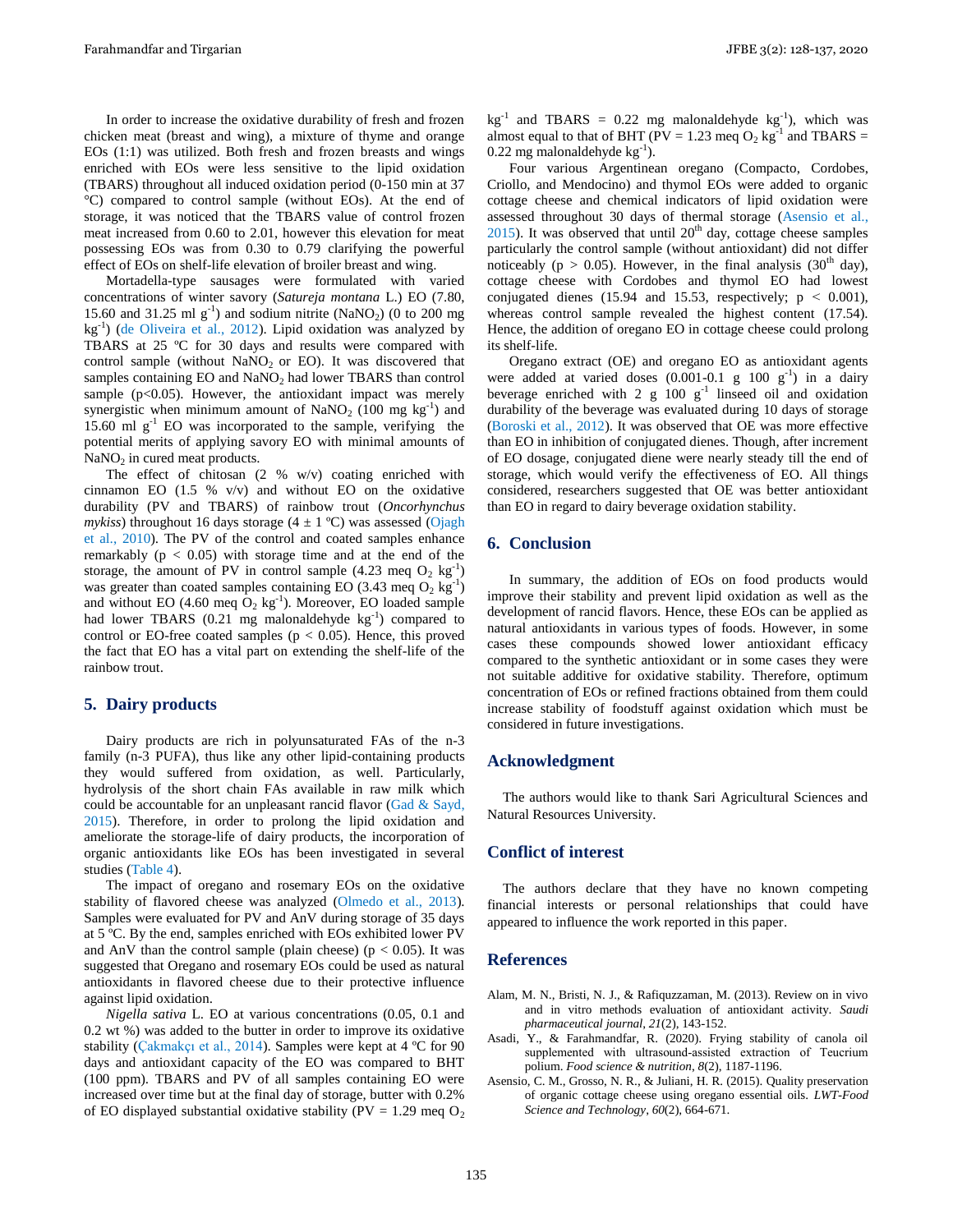- Asnaashari, E., Asnaashari, M., Ehtiati, A., & Farahmandfar, R. (2015). Comparison of adaptive neuro-fuzzy inference system and artificial neural networks (MLP and RBF) for estimation of oxidation parameters of soybean oil added with curcumin. *Journal of Food Measurement and Characterization*, *9*(2), 215-224.
- Asnaashari, M., Farhoosh, R., & Farahmandfar, R. (2016). Prediction of oxidation parameters of purified Kilka fish oil including gallic acid and methyl gallate by adaptive neuro‐fuzzy inference system (ANFIS) and artificial neural network. *Journal of the Science of Food and Agriculture*, *96*(13), 4594-4602.
- Bagheri, H., Manap, M. Y. B. A., & Solati, Z. (2014). Antioxidant activity of *Piper nigrum* L. essential oil extracted by supercritical CO<sub>2</sub> extraction and hydro-distillation. *Talanta*, *121*, 220-228.
- Bakkali, F., Averbeck, S., Averbeck, D., & Idaomar, M. (2008). Biological effects of essential oils–a review. *Food and chemical toxicology*, *46*(2), 446-475.
- Baser, K. H. C., & Buchbauer, G. (2015). *Handbook of essential oils: science, technology, and applications*: CRC press.
- Boroski, M., Giroux, H. J., Sabik, H., Petit, H. V., Visentainer, J. V., Matumoto-Pintro, P. T., & Britten, M. (2012). Use of oregano extract and oregano essential oil as antioxidants in functional dairy beverage formulations. *LWT-Food Science and Technology*, *47*(1), 167-174.
- Çakmakçı, S., Gündoğdu, E., Dağdemir, E., & Erdoğan, Ü. (2014). Investigation of the possible use of black cumin (*Nigella sativa* L.) essential oil on butter stability. *Kafkas Univ Vet Fak Derg*, *20*(4), 533-539.
- Chandran, J., Nayana, N., Roshini, N., & Nisha, P. (2017). Oxidative stability, thermal stability and acceptability of coconut oil flavored with essential oils from black pepper and ginger. *Journal of food science and technology*, *54*(1), 144-152.
- Choe, E., & Min, D. B. (2006). Mechanisms and factors for edible oil oxidation. *Comprehensive reviews in food science and food safety*, *5*(4), 169-186.
- Conde-Hernández, L. A., Espinosa-Victoria, J. R., Trejo, A., & Guerrero-Beltrán, J. Á. (2017). CO2-supercritical extraction, hydrodistillation and steam distillation of essential oil of rosemary (*Rosmarinus officinalis*). *Journal of food engineering*, *200*, 81-86.
- de Oliveira, T. L. C., de Carvalho, S. M., de Araújo Soares, R., Andrade, M. A., das Graças Cardoso, M., Ramos, E. M., & Piccoli, R. H. (2012). Antioxidant effects of *Satureja montana* L. essential oil on TBARS and color of mortadella-type sausages formulated with different levels of sodium nitrite. *LWT-Food Science and Technology*, *45*(2), 204-212.
- Dhifi, W., Bellili, S., Jazi, S., Bahloul, N., & Mnif, W. (2016). Essential oils' chemical characterization and investigation of some biological activities: a critical review. *Medicines*, *3*(4), 25.
- Djouahri, A., Boudarene, L., & Meklati, B. Y. (2013). Effect of extraction method on chemical composition, antioxidant and anti-inflammatory activities of essential oil from the leaves of Algerian *Tetraclinis articulata* (Vahl) Masters. *Industrial Crops and Products*, *44*, 32-36.
- do Rosário Martins, M., Arantes, S., Candeias, F., Tinoco, M. T., & Cruz-Morais, J. (2014). Antioxidant, antimicrobial and toxicological properties of *Schinus molle* L. essential oils. *Journal of ethnopharmacology*, *151*(1), 485-492.
- Dolati, M., Rezaei, K., Vanak, Z. P., & Movahed, S. (2016). Study of the effects of essential oils of cumin, savory and cardamom as natural antioxidants on the flavor and oxidative stability of soybean oil during the storage. *Journal of Essential Oil Bearing Plants*, *19*(1), 176-184.
- El-Ahmady, S. H., Ashour, M. L., & Wink, M. (2013). Chemical composition and anti-inflammatory activity of the essential oils of *Psidium guajava* fruits and leaves. *Journal of Essential Oil Research*, *25*(6), 475-481.
- Farahmandfar, R., Asnaashari, M., Asadi, Y., & Beyranvand, B. (2019a). Comparison of bioactive compounds of matricaria recutita extracted by ultrasound and maceration and their effects on preventing sunflower oil during frying. *Current Nutrition & Food Science*, *15*(2), 156-164.
- Farahmandfar, R., Asnaashari, M., & Bakhshandeh, T. (2019b). Influence of ultrasound-assist and classical extractions on total phenolic, tannin, flavonoids, tocopherol and antioxidant characteristics of *Teucrium polium* aerial parts. *Journal of Food Measurement and Characterization*, *13*(2), 1357-1363.
- Farahmandfar, R., Asnaashari, M., Pourshayegan, M., Maghsoudi, S., & Moniri, H. (2018). Evaluation of antioxidant properties of lemon verbena (*Lippia citriodora*) essential oil and its capacity in sunflower oil stabilization during storage time. *Food science & nutrition*, *6*(4), 983-990.
- Farahmandfar, R., Asnaashari, M., & Sayyad, R. (2015). Comparison antioxidant activity of Tarom Mahali rice bran extracted from different extraction methods and its effect on canola oil stabilization. *Journal of food science and technology*, *52*(10), 6385-6394.
- Farahmandfar, R., Asnaashari, M., & Sayyad, R. (2017). Antioxidant activity and total phenolic content of *Capsicum frutescens* extracted by supercritical CO2, ultrasound and traditional solvent extraction methods. *Journal of Essential Oil Bearing Plants*, *20*(1), 196-204.
- Farahmandfar, R., Esmaeilzadeh Kenari, R., Asnaashari, M., Shahrampour, D., & Bakhshandeh, T. (2019c). Bioactive compounds, antioxidant and antimicrobial activities of *Arum maculatum* leaves extracts as affected by various solvents and extraction methods. *Food science & nutrition*, *7*(2), 465-475.
- Farahmandfar, R., & Ramezanizadeh, M. H. (2018). Oxidative stability of canola oil by Biarum bovei bioactive components during storage at ambient temperature. *Food science & nutrition*, *6*(2), 342-347.
- Farahmandfar, R., Tirgarian, B., Dehghan, B., & Nemati, A. (2020). Changes in chemical composition and biological activity of essential oil from Thomson navel orange (*Citrus sinensis* L. Osbeck) peel under freezing, convective, vacuum, and microwave drying methods. *Food science & nutrition*, *8*(1), 124-138.
- Gad, A. S., & Sayd, A. F. (2015). Antioxidant properties of rosemary and its potential uses as natural antioxidant in dairy products—A review. *Food and Nutrition Sciences*, *6*(01), 179.
- Hashemi, M. B., Niakousari, M., Saharkhiz, M. J., & Eskandari, M. H. (2014). Stabilization of sunflower oil with *Carum copticum* Benth & Hook essential oil. *Journal of food science and technology*, *51*(1), 142-147.
- Hashemi, S. M. B., Khaneghah, A. M., & de Souza Sant'Ana, A. (2017). *Essential oils in food processing: chemistry, safety and applications*: John Wiley & Sons.
- Hassoun, A., & Çoban, Ö. E. (2017). Essential oils for antimicrobial and antioxidant applications in fish and other seafood products. *Trends in Food Science & Technology*, *68*, 26-36.
- Hossain, M. A., & Shah, M. D. (2015). A study on the total phenols content and antioxidant activity of essential oil and different solvent extracts of endemic plant *Merremia borneensis*. *Arabian Journal of Chemistry*, *8*(1), 66-71.
- Kavoosi, G., & Rowshan, V. (2013). Chemical composition, antioxidant and antimicrobial activities of essential oil obtained from Ferula assa-foetida oleo-gum-resin: effect of collection time. *Food chemistry*, *138*(4), 2180-2187.
- Keramat, M., & Golmakani, M. (2016). Effect of Thymus vulgaris and Bunium persicum essential oils on the oxidative stability of virgin olive oil. *Grasas y aceites*, *67*(4), 162.
- Lorenzo, J. M., Batlle, R., & Gómez, M. (2014). Extension of the shelf-life of foal meat with two antioxidant active packaging systems. *LWT-Food Science and Technology*, *59*(1), 181-188.
- Lv, F., Liang, H., Yuan, Q., & Li, C. (2011). In vitro antimicrobial effects and mechanism of action of selected plant essential oil combinations against four food-related microorganisms. *Food Research International*, *44*(9), 3057-3064.
- Mohamed, H. M., & Mansour, H. A. (2012). Incorporating essential oils of marjoram and rosemary in the formulation of beef patties manufactured with mechanically deboned poultry meat to improve the lipid stability and sensory attributes. *LWT-Food Science and Technology*, *45*(1), 79-87.
- Noori, S., Zeynali, F., & Almasi, H. (2018). Antimicrobial and antioxidant efficiency of nanoemulsion-based edible coating containing ginger